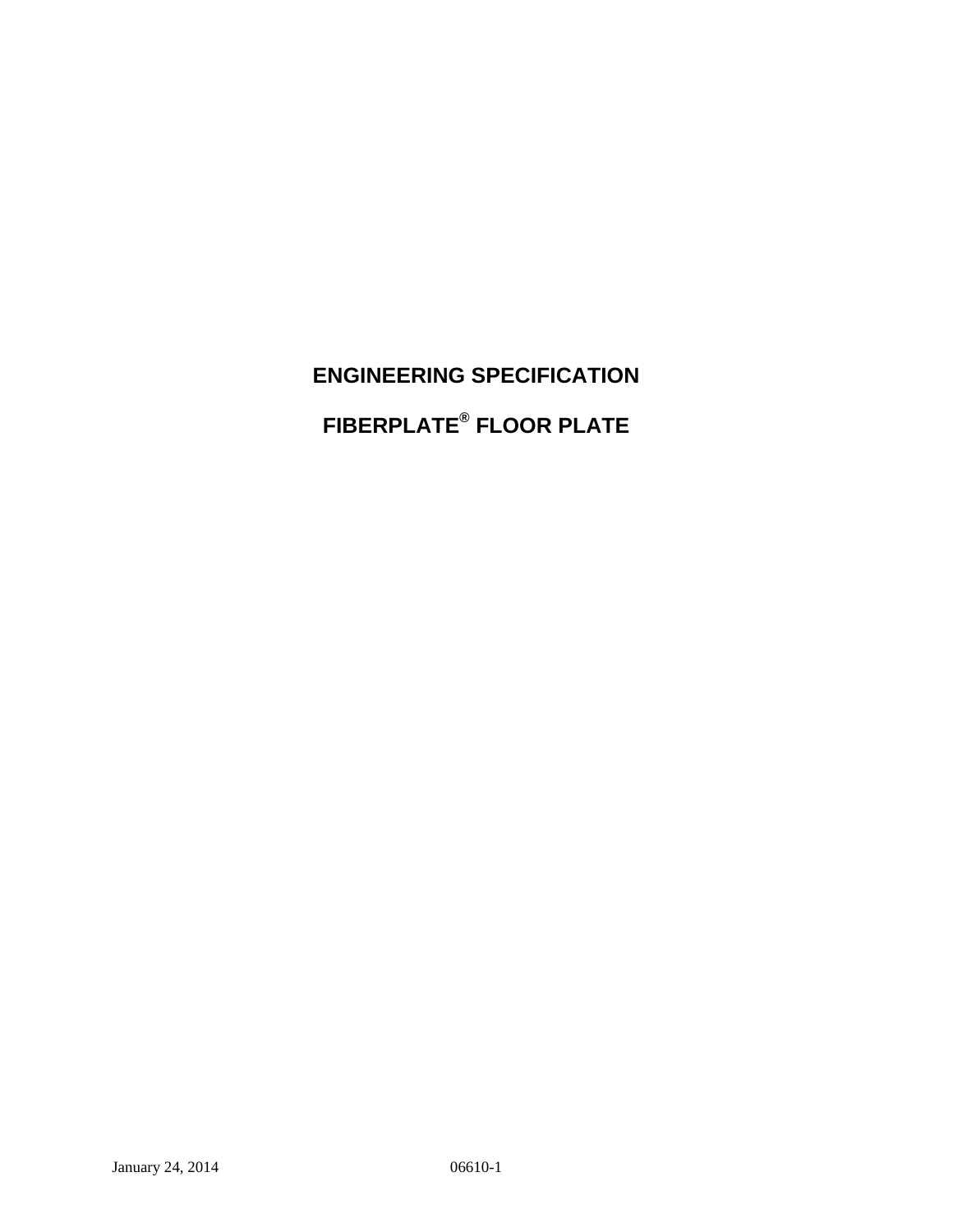## SECTION 06610

### FIBERGLASS REINFORCED PLASTICS (FRP) FABRICATIONS

## FLOOR PLATE

#### PART 1 - GENERAL

### 1.1 SCOPE OF WORK

A. The CONTRACTOR shall furnish, fabricate (where necessary), and install all fiberglass reinforced plastic (FRP) items, with all appurtenances, accessories and incidentals necessary to produce a complete, operable and serviceable installation as shown on the Contract Drawings and as specified herein, and in accordance with the requirements of the Contract Documents.

### 1.2 REFERENCES

A. The publications listed below (latest revision applicable) form a part of this specification to the extent referenced herein. The publications are referred to within the text by the designation only.

AMERICAN SOCIETY FOR TESTING AND MATERIALS (ASTM) Test Methods:

ASTM D 635 Rate of Burning and/or Extent and Time of Burning of Self-Supporting Plastics in a Horizontal Position

ASTM E 84 Surface Burning Characteristics of Building Materials

### 1.3 CONTRACTOR SUBMITTALS

- A. The CONTRACTOR shall furnish shop drawings of all fabricated gratings and accessories in accordance with the provisions of this Section.
- B. The CONTRACTOR shall furnish manufacturer's shop drawings clearly showing material sizes, types, styles, part or catalog numbers, complete details for the fabrication and erection of components including, but not limited to, location, lengths, type and sizes of fasteners, clip angles, member sizes, and connection details.
- C. The CONTRACTOR shall submit the manufacturer's published literature including structural design data, structural properties data, plate load/deflection tables, corrosion resistance tables, certificates of compliance, test reports as applicable, concrete anchor systems and their allowable load tables, and design calculations for systems not sized or designed in the contract documents.
- D. The CONTRACTOR may be requested to submit sample pieces of each item specified herein for acceptance by the ENGINEER as to quality and color. Sample pieces shall be manufactured by the method to be used in the WORK.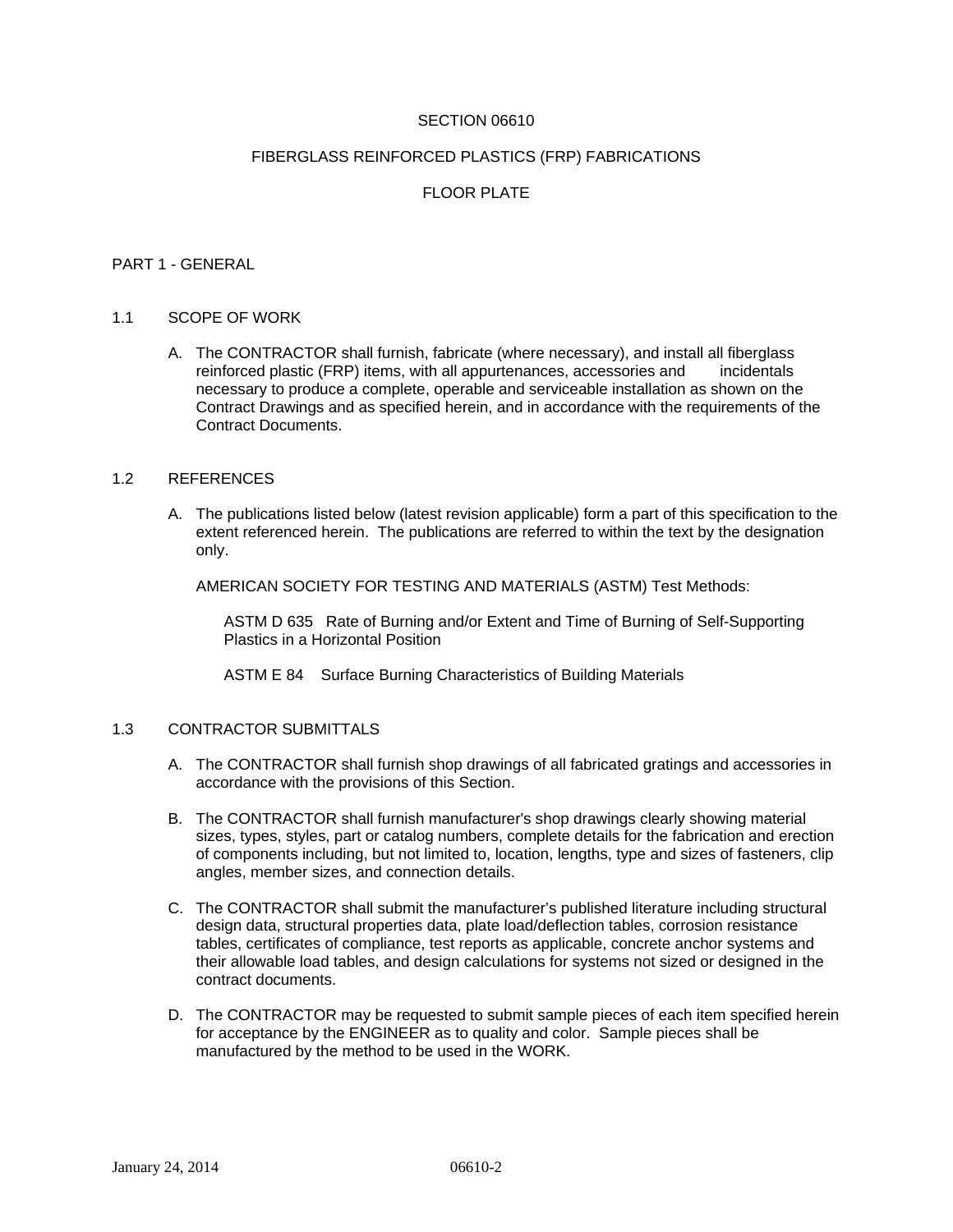## 1.4 QUALITY ASSURANCE

- A. All items to be provided under this Section shall be furnished only by manufacturers having a minimum of ten (10) years experience in the design and manufacture of similar products and systems. Additionally, if requested, a record of at least five (5) previous, separate, similar successful installations in the last five (5) years shall be provided.
- B. Manufacturer shall offer a 3 year limited warranty on all FRP products against defects in materials and workmanship.
- C. Manufacturer shall be certified to the ISO 9001-2008 standard.
- D. Manufacturer shall provide proof of certification from at least two other quality assurance programs for its facilities or products (DNV, ABS, USCG, AARR).

### 1.5 PRODUCT DELIVERY AND STORAGE

- A. Delivery of Materials: Manufactured materials shall be delivered in original, unbroken pallets, packages, containers, or bundles bearing the label of the manufacturer. Adhesives, resins and their catalysts and hardeners shall be crated or boxed separately and noted as such to facilitate their movement to a dry indoor storage facility.
- B. Storage of Products: All materials shall be carefully handled to prevent them from abrasion, cracking, chipping, twisting, other deformations, and other types of damage. Adhesives, resins and their catalysts are to be stored in dry indoor storage facilities between 70 and 85 degrees Fahrenheit (21 to 29 degrees Celsius) until they are required.

## PART 2 - PRODUCTS

## 2.1 MANUFACTURER

A. Floor plate shall be Fiberplate**®** as manufactured by:

 **Fibergrate Composite Structures Inc.** 5151 Belt Line Road, Suite 1212 Dallas, Texas 75254-7028 USA (800) 527-4043 Phone (972) 250-1530 Fax

Website: www.fibergrate.com E-mail: info@fibergrate.com

## 2.2 GENERAL

- A. All FRP items furnished under this Section shall be composed of fiberglass reinforcement and resin in qualities, quantities, properties, arrangements and dimensions as necessary to meet the design requirements and dimensions as specified in the Contract Documents.
- B. Fiberglass reinforcement shall be bi-directional rovings in sufficient quantities as needed by the application and/or physical properties required.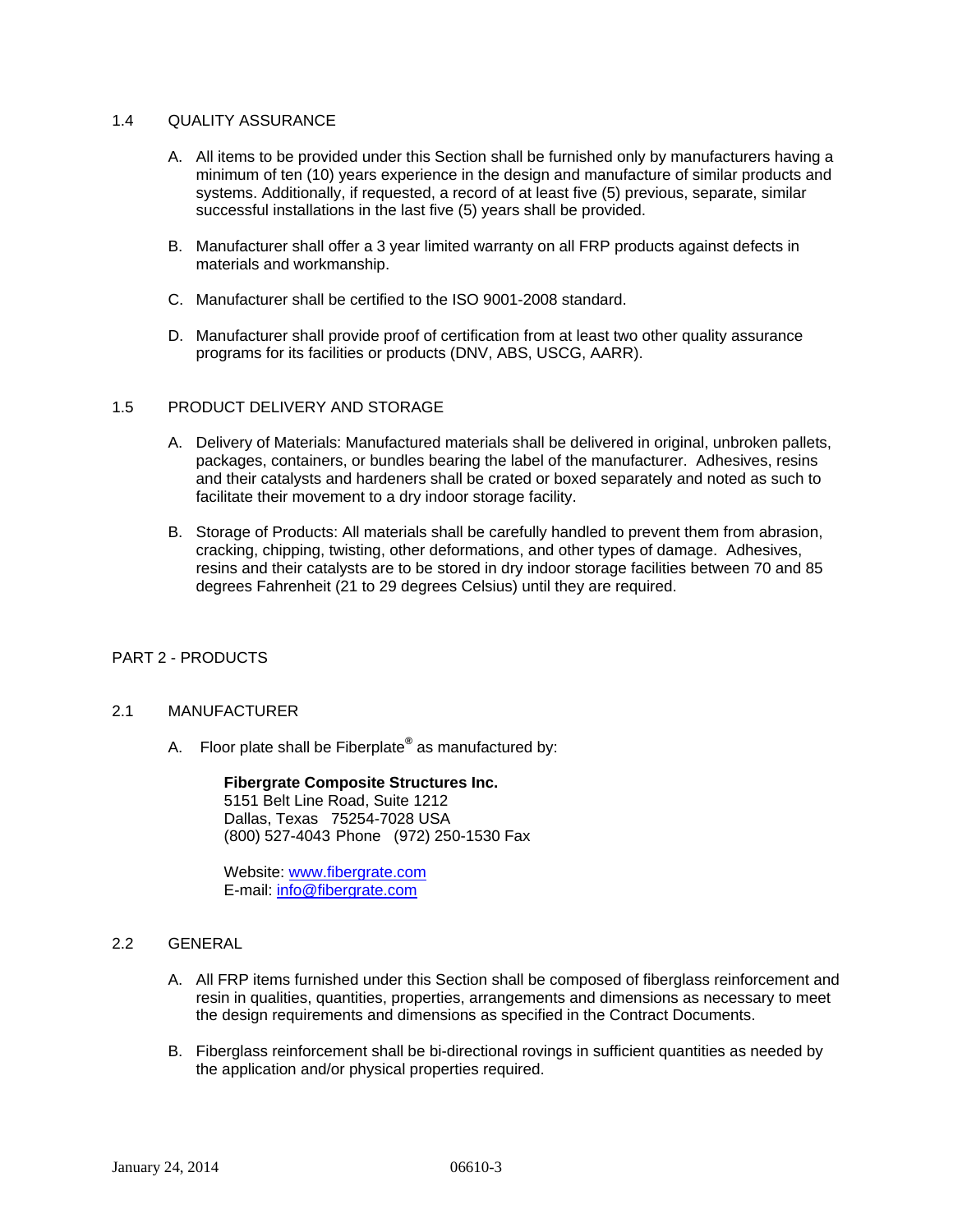- C. Resin shall be {Vinyl Ester, Isophthalic Polyester, Polyester *or* Modified Acrylic *choose one)*, with chemical formulations as necessary to provide the corrosion resistance, strength and other physical properties as required.
- D. All finished surfaces of FRP items and fabrications shall be smooth, resin-rich, free of voids and without dry spots, cracks, crazes or unreinforced areas. All glass fibers shall be well covered with resin to protect against their exposure due to wear or weathering.
- E. All floor plate products shall have a tested flame spread rating of 25 or less per ASTM E-84 Tunnel Test. Plate shall not burn past the 25 mm reference mark and will be classified HB per ASTM D635.
- F. All mechanical plate clips shall be manufactured of Type 316SS (stainless steel).

# 2.3 MOLDED FRP FLOOR PLATE

- A. Manufacture: Floor plate shall be of a one-piece molded construction manufactured by building up multiple layers of resin-impregnated fiberglass reinforcements which are continuous and equally oriented in the length and width directions. The plate shall have a nominal thickness of 1/8". Percentage of glass (by weight) shall not exceed 35% so as to achieve maximum corrosion resistance, and as required to maintain the structural requirements of the CONTRACT. After molding, no dry glass fibers shall be visible on any surface. All surfaces shall be smooth and uniform with no evidence of fiber orientation irregularities, interlaminar voids, porosity, resin rich or resin starved areas.
- B. Non-slip surfacing: Floor plate shall have a gritted surface, integrally molded into the plate during the manufacturing process. Plates which are secondarily gritted shall not be allowed.
- C. Fire rating: Floor plate shall be fire retardant with a tested flame spread rating of 25 or less when tested in accordance with ASTM E 84. Certifications shall be dated within the past two years and test data performed only on the resin shall not be acceptable.
- D. Resin system: The resin system used in the manufacture of the plate shall be {Vi-Corr**®** , FGI-AM**®** , Corvex**®** , ELS, XFR *or* Super Vi-Corr**®** - *choose one*}. Manufacturer may be required to submit corrosion data from tests performed on actual plate products in standard chemical environments. Corrosion resistance data of the base resin from the manufacturer is not a true indicator of plate product corrosion resistance and shall not be accepted.
- E. Color: {*varies by resin consult your catalog*}.
- F. Depth: " with a tolerance of plus or minus 1/16".
- G. Load/Deflection: Plate load/deflection requirements at the required span (shown below) shall be less than manufacturers published maximum recommended loads. NOTE: 1/8" plate is designed for use as a covering only; not recommended for unsupported service. Load/deflection not to exceed the following - *choose one*:

Uniform distributed load over an 18" span: 100 pounds per square foot, with a maximum deflection of 0.145" for 1/4" thick plate *OR*

# Uniform distributed load over a 24" span: 100 pounds per square foot, with a maximum deflection of 0.30" for 3/8" thick plate

*OR*

Uniform distributed load over a 30" span: 100 pounds per square foot, with a maximum deflection of 0.47" for 1/2" thick plate